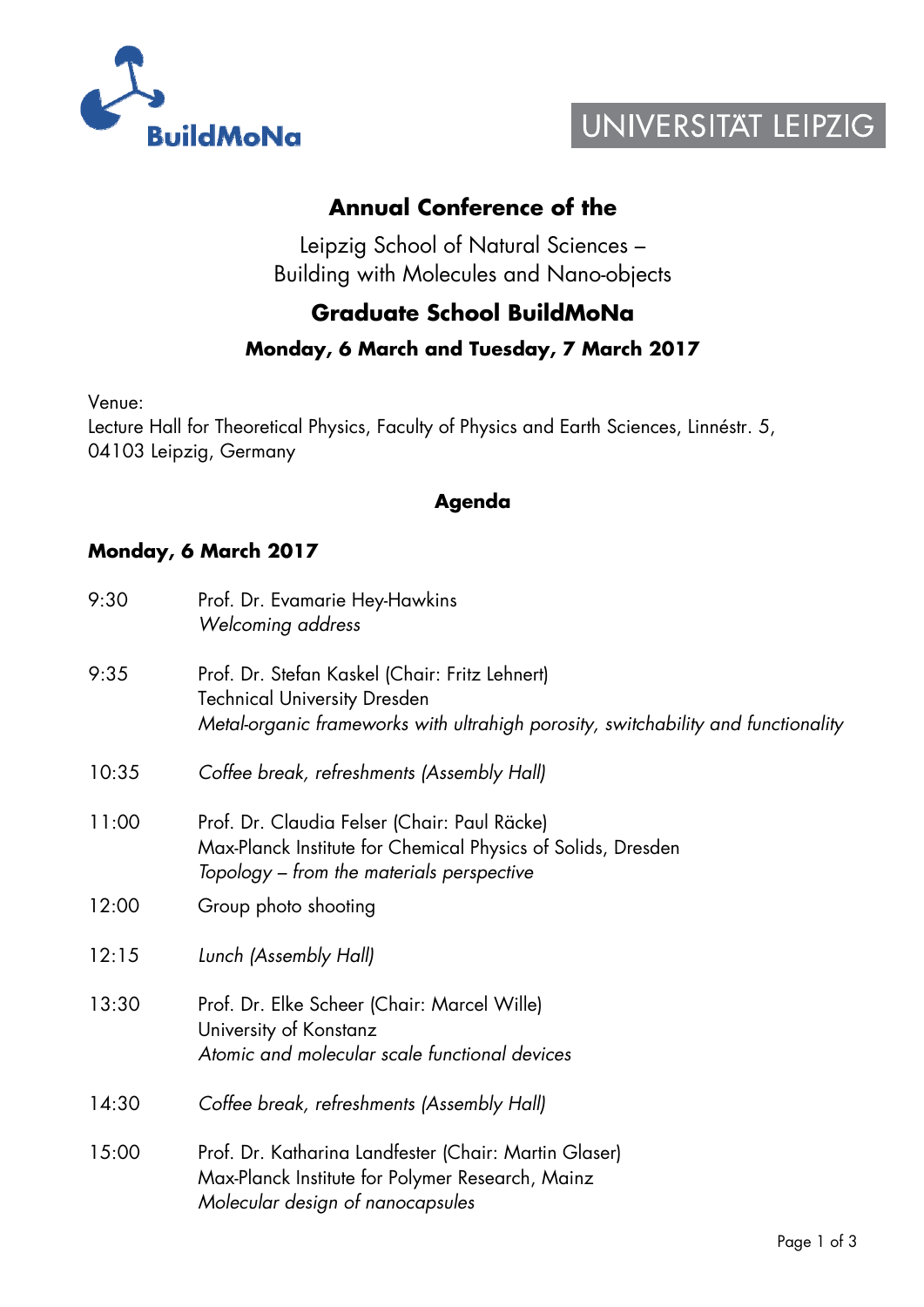

# UNIVERSITAT LEIPZIG

- 16:00 Award ceremony
- 16:30 Poster session
- 17:30 Dinner buffet (and continuation of poster sessions)
- 19:00 Prospective end

### **Tuesday, 7 March 2017**

9:00 - 10:00 PI Meeting

| 10:00 | Coffee, refreshments (Assembly Hall)                                                                                                                                                                                                                                                                                                                                                                                                                                                                           |
|-------|----------------------------------------------------------------------------------------------------------------------------------------------------------------------------------------------------------------------------------------------------------------------------------------------------------------------------------------------------------------------------------------------------------------------------------------------------------------------------------------------------------------|
| 10:15 | Session I (Chair: Toni Grell)<br>1. Antonio Buzharevski<br>Carboranyl analogues of nonsteroidal anti-inflammatory drugs (NSAIDs)<br>2. Susann Liedtke<br>Metallic thin films by glancing angle deposition<br>Jan-Patrick Fischer<br>3 <sub>1</sub><br>Adrenomedullin - replacing the disulfide bond<br>4. Stefanie Riedel<br>Stimuli-responsive actuators made of electron crosslinked gelatin<br><b>Benedikt Schwarze</b><br>5.<br>Carborane-based organometallic tamoxifen derivatives against breast cancer |
| 11:30 | Coffee break, refreshments (Assembly Hall)                                                                                                                                                                                                                                                                                                                                                                                                                                                                     |
| 12:00 | Session II (Chair: Axel Straube)<br>6. Peter Coburger<br>Ortho-carborane as backbone for the development of hemilabile ligands<br>7. Milos Erak<br>Transforming natural peptides to peptide therapeutics<br>8. Heinrich-Gregor Zirnstein<br>A time-reversal symmetric topological magnetoelectric effect in<br>3D topological insulators<br>9. Marta Gozzi<br>From thallium(I) carborates to biologically active compounds                                                                                     |